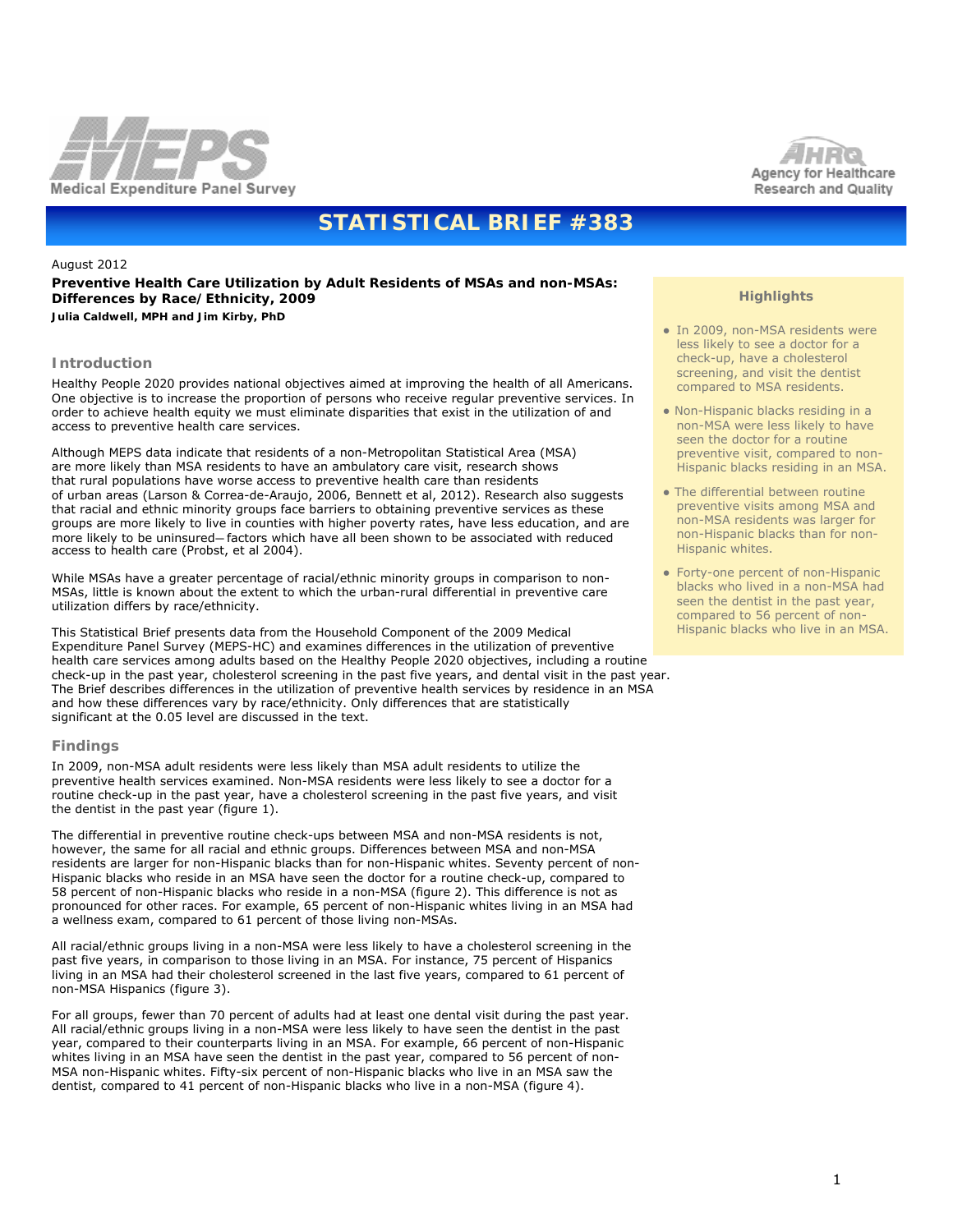## **Data Source**

Estimates for this Statistical Brief come from the MEPS-HC Full Year Consolidated Data File for 2009 (HC-129). Estimates are restricted to adults age 18 years and older.

All estimates are weighted to represent the civilian noninstitutionalized population of the United States. Standard errors for all estimates are adjusted for complex survey design using the survey (SVY) commands in Stata 12.1.

#### **Definitions**

#### *Metropolitan statistical area (MSA)*

Areas designated by the U.S. Office of Management and Budget that are composed of a large population nucleus combined with adjacent communities that have a high degree of economic and social integration with the nucleus. Each MSA has one or more central counties containing the area's main population concentration.

#### *Race/ethnicity*

Race/ethnicity is coded hierarchically as follows: non-Hispanic white single race, non-Hispanic black single race, Hispanic or Latino of any race, and non-Hispanic "other" race. "Other" race includes Asian, other single race, and multiple other races.

#### *Preventive service utilization*

For preventive service utilization, dichotomous variables record whether individuals had a routine doctor check-up within the past year (CHECK53), had a cholesterol screening within the past five years (CHOLCK53), and had one dental visit in the past year (DENTCK53). These variables are based on Healthy People 2020 objectives.

# **About MEPS-HC**

MEPS-HC is a nationally representative longitudinal survey that collects detailed information on health care utilization and expenditures, health insurance, and health status, as well as a wide variety of social, demographic, and economic characteristics for the U.S. civilian noninstitutionalized population. It is cosponsored by the Agency for Healthcare Research and Quality and the National Center for Health Statistics.

#### **References**

For a detailed description of the MEPS-HC survey design, sample design, and methods used to minimize sources of nonsampling error, see the following publications:

Bennett, K.J., Probst, J.C., Bellinger, J.D. *Receipt of Cancer Screening Services: Surprising Results for Some Rural Minorities*. Journal of Rural Health, 2012: 28, 63–72.

Cohen, J. *Design and Methods of the Medical Expenditure Panel Survey Household Component*. MEPS Methodology Report No. 1. AHCPR Pub. No. 97-0026. Rockville, MD. Agency for Health Care Policy and Research, 1997. [http://www.meps.ahrq.gov/mepsweb/data\\_files/publications/mr1/mr1.pdf](http://www.meps.ahrq.gov/mepsweb/data_files/publications/mr1/mr1.pdf)

Cohen, S. *Sample Design of the 1996 Medical Expenditure Panel Survey Household Component*. MEPS Methodology Report No. 2. AHCPR Pub. No. 97-0027. Rockville, MD. Agency for Health Care Policy and Research, 1997. [http://www.meps.ahrq.gov/mepsweb/data\\_files/publications/mr2/mr2.pdf](http://www.meps.ahrq.gov/mepsweb/data_files/publications/mr2/mr2.pdf)

Cohen, S. Design Strategies and Innovations in the Medical Expenditure Panel Survey. *Medical Care*, July 2003: 41 (7) Supplement: III-5–III-12.

Ezzati-Rice, T.M., Rohde, F., Greenblatt, J. *Sample Design of the Medical Expenditure Panel Survey Household Component, 1998–2008*. Methodology Report No. 22. March 2008. Agency for Healthcare Research and Quality, Rockville, MD. http://www.meps.ahrq.gov/mepsweb/data\_files/publications/mr22/mr22.pdf

Larson, S., & Correa-de-Araujo, R. *Preventive Health Examinations: A Comparison Along the Rural-Urban Continuum, Women's Health Issues, 2006*: 16, 80–88.

Probst, J., Moore, C., Glover, S., Samuels, M. "Person and place: the compounding effect of race/ethnicity and rurality on health." *Am J Public Health*, 2004: 94, 1695–1703.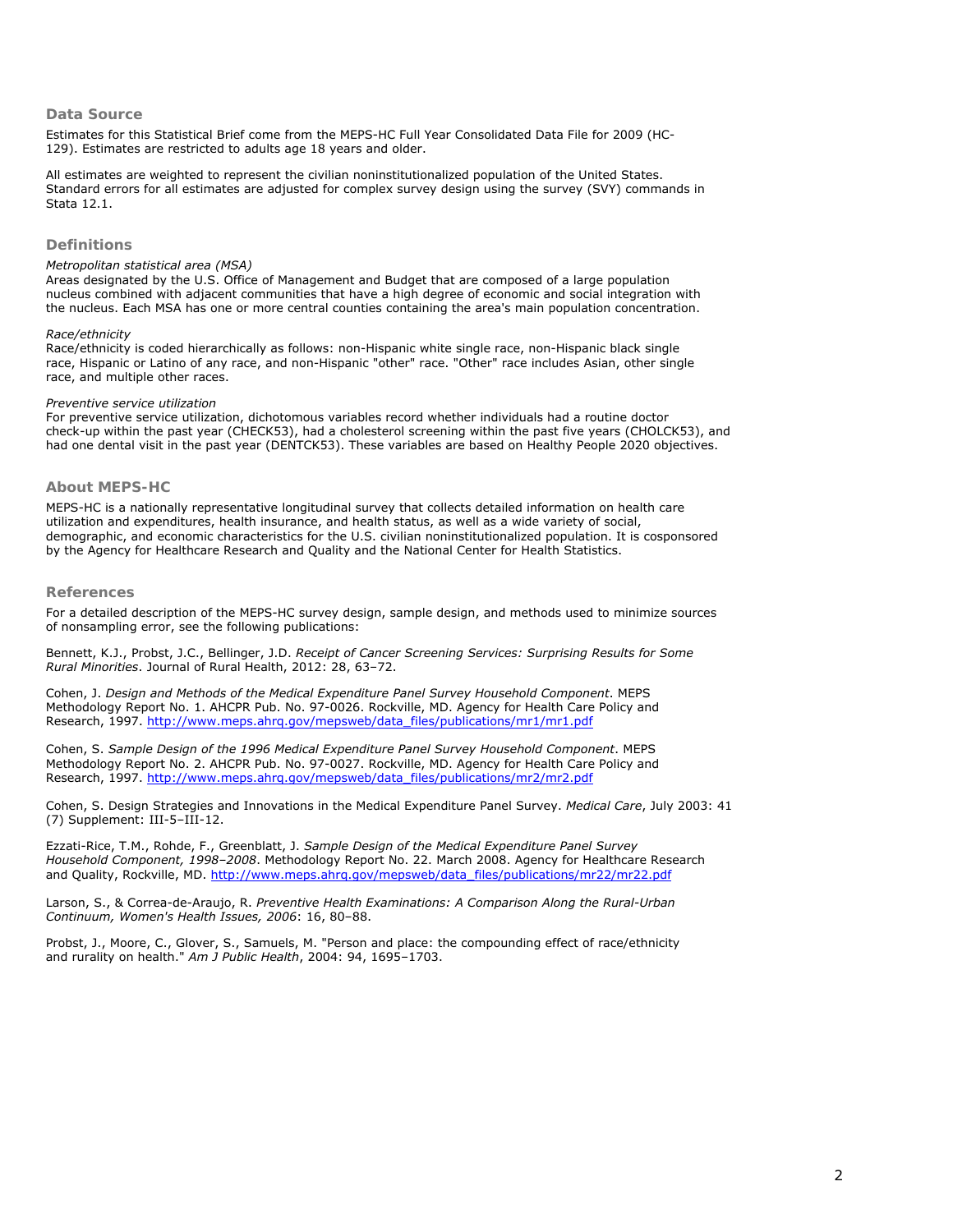# **Suggested Citation**

Caldwell, J. and Kirby, J. *Preventive Health Care Utilization by Adult Residents of MSAs and non-MSAs: Differences by Race/Ethnicity, 2009*. Statistical Brief #383. August 2012. Agency for Healthcare Research and Quality, Rockville, MD. [http://meps.ahrq.gov/mepsweb/data\\_files/publications/st383/stat383.pdf](http://meps.ahrq.gov/mepsweb/data_files/publications/st383/stat383.pdf) 

\* \* \*

AHRQ welcomes questions and comments from readers of this publication who are interested in obtaining more information about access, cost, use, financing, and quality of health care in the United States. We also invite you to tell us how you are using this Statistical Brief and other MEPS data and tools and to share suggestions on how MEPS products might be enhanced to further meet your needs. Please e-mail us at [MEPSProjectDirector@ahrq.hhs.gov](mailto:MEPSProjectDirector@ahrq.hhs.gov) or send a letter to the address below:

Steven B. Cohen, PhD, Director Center for Financing, Access, and Cost Trends Agency for Healthcare Research and Quality 540 Gaither Road Rockville, MD 20850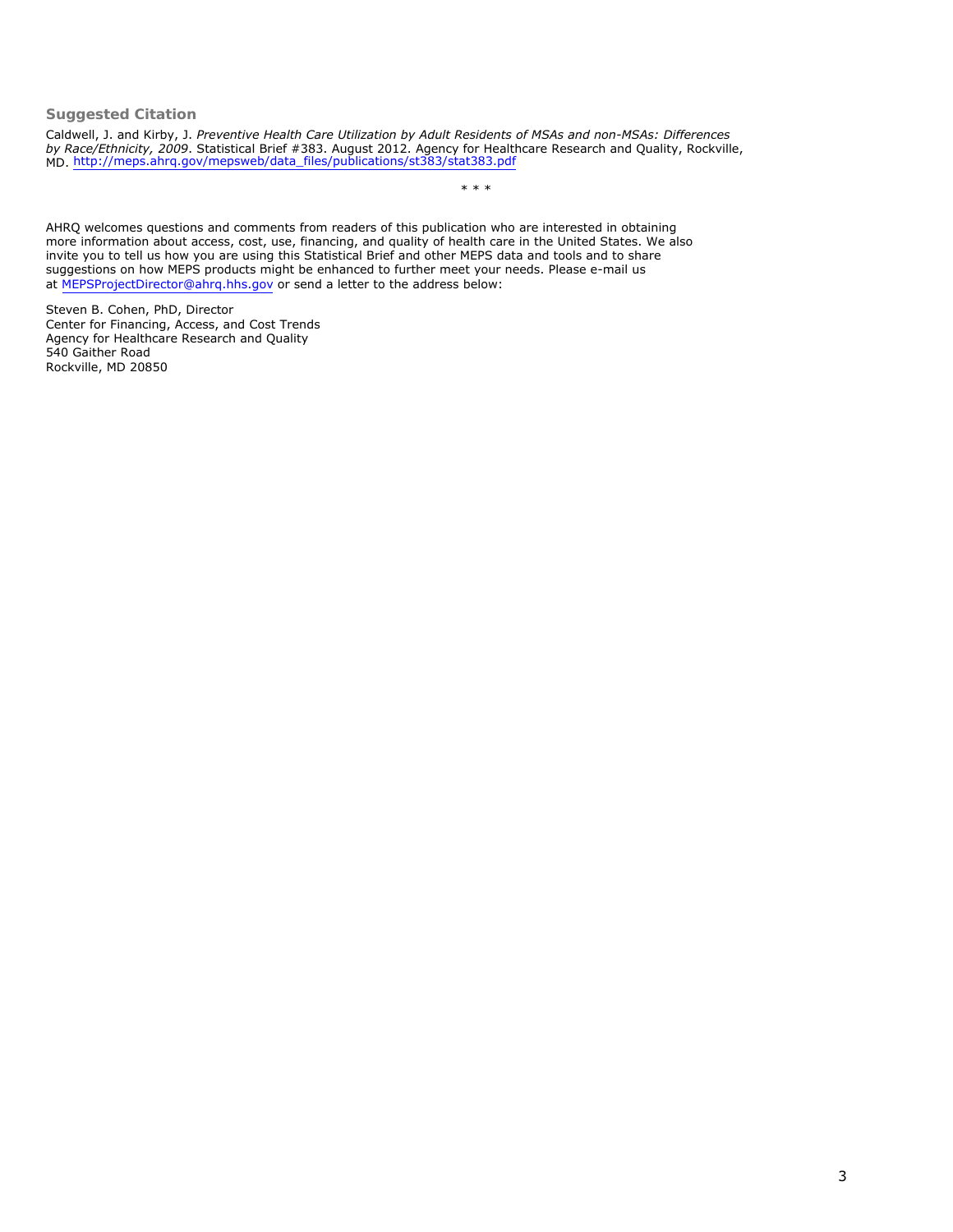



Statistical Brief #383: Health Care Utilization by Adult Residents of MSAs and non-MSAs: Differences by Race/Ethnicity, 2009 4